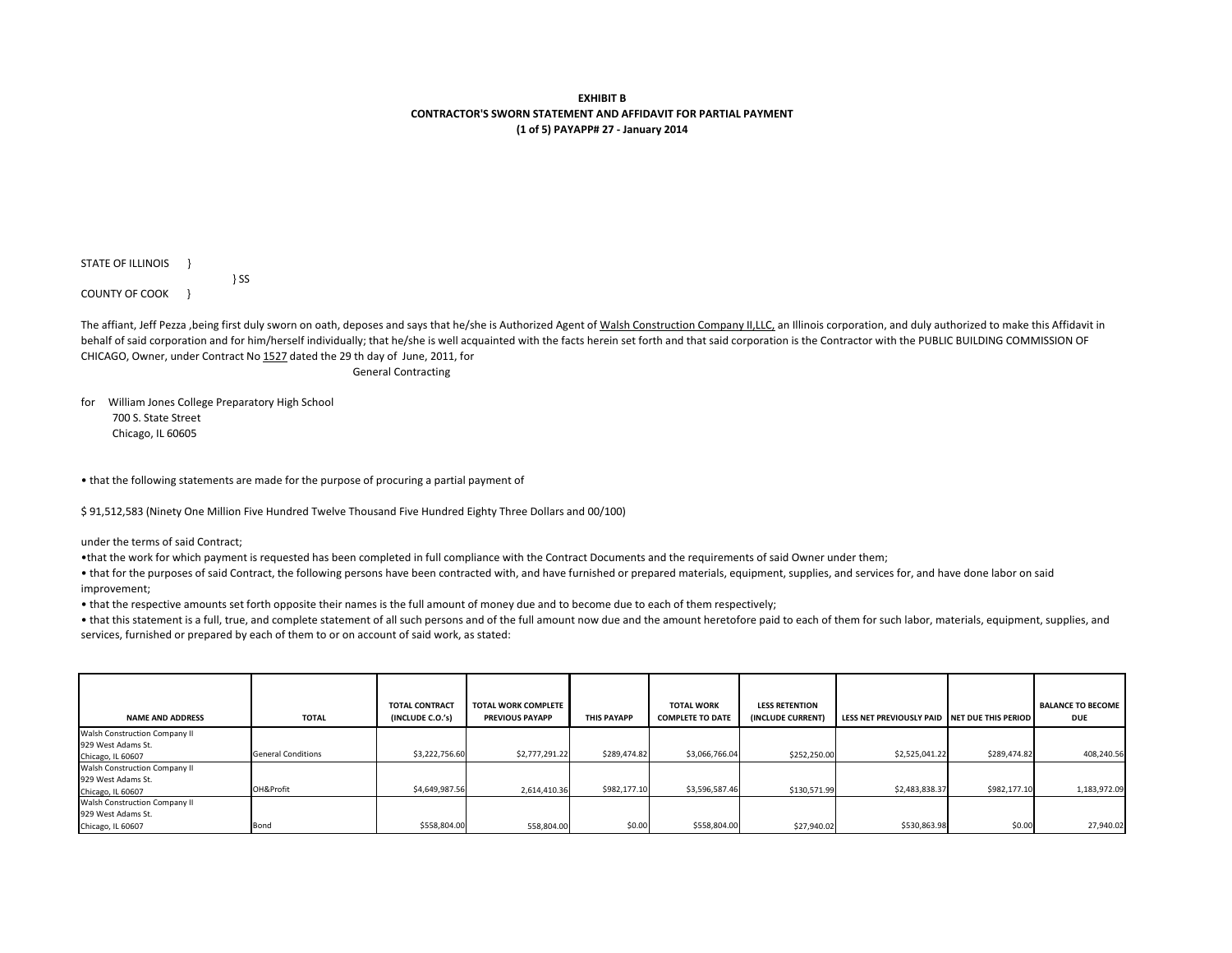

Project: **William Jones College Preparatory High School**

Contract Number: **1527**

General Contractor: **Walsh Construction II**

Payment Application: **#27**

Amount Paid: **\$1,418,103.24**

Date of Payment to General Contractor: **5/12/14**

**The posting of all or any portion of a contractor's payment application on the PBC's website is done solely for the purpose of providing information to subcontractors with respect the amount the contractor has requested as payment for its subcontractors on the posted portion of the payment application. The posting of this information is provided for in the PBC's Standard Terms and Conditions for Construction Contracts Section 16.09 entitled, Prompt Payment to Subcontractors. The PBC makes no representations or warranties with respect to any of the information provided by contractors on the contractors' payment applications. If you are a subcontractor, and have any questions regarding the information on a posted payment application, you should contact the general contractor.**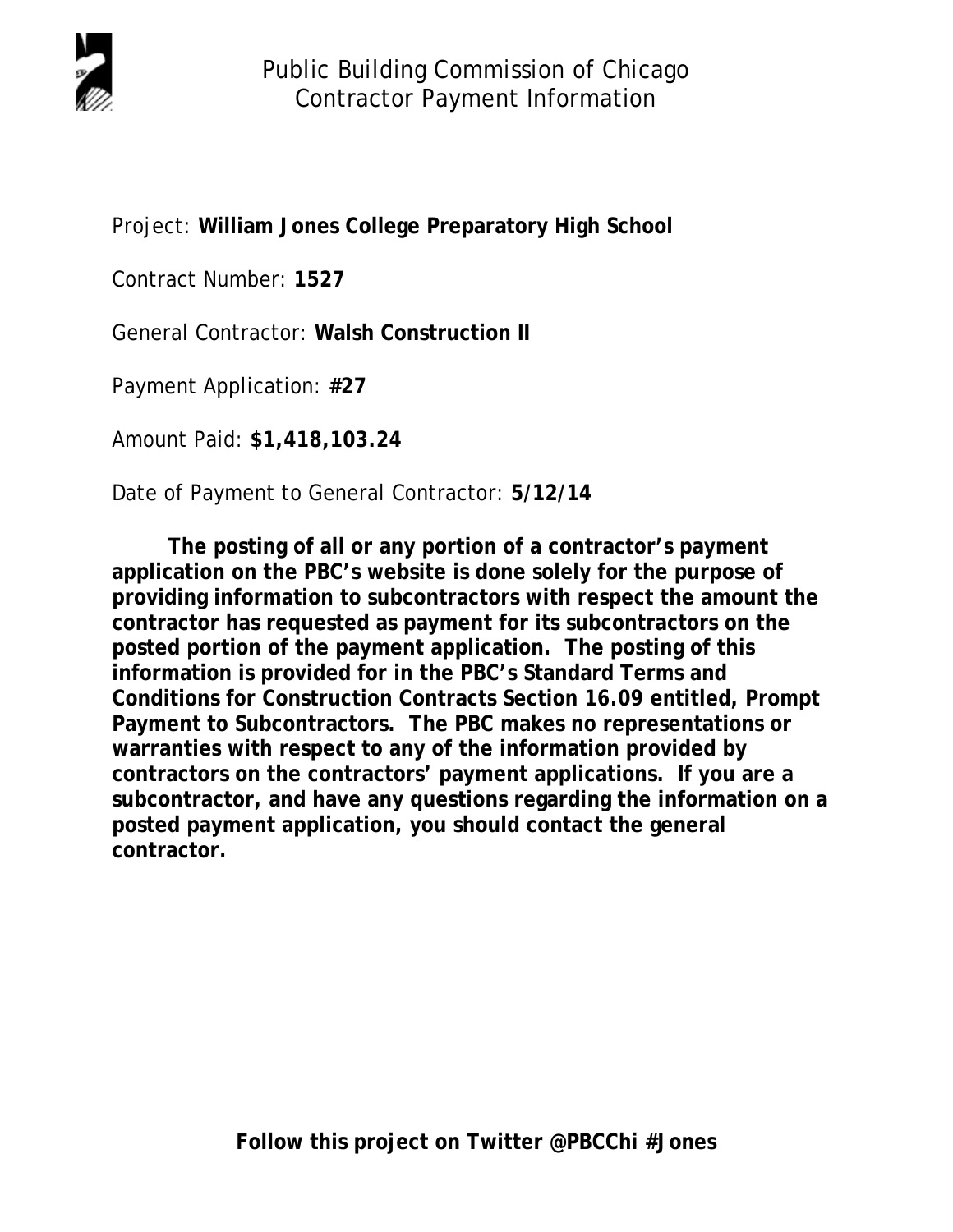## EXHIBIT B CONTRACTOR'S SWORN STATEMENT AND AFFIDAVIT FOR PARTIAL PAYMENT(2 of 6)

|                                                     |                                       | <b>TOTAL CONTRACT</b> | <b>TOTAL WORK COMPLETE</b> |                    | <b>TOTAL WORK</b>       | <b>LESS RETENTION</b> |                                              |                | <b>BALANCE TO BECOME</b> |
|-----------------------------------------------------|---------------------------------------|-----------------------|----------------------------|--------------------|-------------------------|-----------------------|----------------------------------------------|----------------|--------------------------|
| <b>NAME AND ADDRESS</b>                             | <b>TOTAL</b>                          | (INCLUDE C.O.'s)      | <b>PREVIOUS PAYAPP</b>     | <b>THIS PAYAPP</b> | <b>COMPLETE TO DATE</b> | (INCLUDE CURRENT)     | LESS NET PREVIOUSLY PAID NET DUE THIS PERIOD |                | <b>DUE</b>               |
| Walsh Construction Company II                       |                                       |                       |                            |                    |                         |                       |                                              |                |                          |
| 929 West Adams St.                                  | <b>Builders Risk</b>                  | \$135,000.00          |                            | \$0.00             | \$135,000.00            |                       | \$128,250.00                                 | \$0.00         | 6,750.00                 |
| Chicago, IL 60607<br>Walsh Construction Company II  |                                       |                       | 135,000.00                 |                    |                         | \$6,750.00            |                                              |                |                          |
| 929 West Adams St.                                  |                                       |                       |                            |                    |                         |                       |                                              |                |                          |
| Chicago, IL 60607                                   | <b>General Liability</b>              | \$730,000.00          | 730,000.00                 | \$0.00             | \$730,000.00            | \$36,500.00           | \$693,500.00                                 | \$0.00         | 36,500.00                |
| Walsh Construction Company II                       |                                       |                       |                            |                    |                         |                       |                                              |                |                          |
| 929 West Adams St.                                  |                                       |                       |                            |                    |                         |                       |                                              |                |                          |
| Chicago, IL 60607                                   | Commissioner's Contingency            | \$2,000,000.00        | 0.00                       | \$0.00             | \$0.00                  | \$0.00                | \$0.00                                       | \$0.00         | 2,000,000.00             |
| Walsh Construction Company II                       |                                       |                       |                            |                    |                         |                       |                                              |                |                          |
| 929 West Adams St.                                  | Commissioner's Contingency-           |                       |                            |                    |                         |                       |                                              |                |                          |
| Chicago, IL 60607                                   | Move 1                                | $-$237,669.00$        | 0.00                       | \$0.00             | \$0.00                  | \$0.00                | \$0.00                                       | \$0.00         | (237, 669.00)            |
| Walsh Construction Company II<br>929 West Adams St. | Commissioner's Contingency-           |                       |                            |                    |                         |                       |                                              |                |                          |
| Chicago, IL 60607                                   | Move 2                                | $-$36,453.00$         | 0.00                       | \$0.00             | \$0.00                  | \$0.00                | \$0.00                                       | \$0.00         | (36, 453.00)             |
| Walsh Construction Company II                       |                                       |                       |                            |                    |                         |                       |                                              |                |                          |
| 929 West Adams St.                                  | Commissioner's Contingency-           |                       |                            |                    |                         |                       |                                              |                |                          |
| Chicago, IL 60607                                   | Move 3                                | $-$152,885.72$        | 0.00                       | \$0.00             | \$0.00                  | \$0.00                | \$0.00                                       | \$0.00         | (152, 885.72)            |
| Walsh Construction Company II                       |                                       |                       |                            |                    |                         |                       |                                              |                |                          |
| 929 West Adams St.                                  | Commissioner's Contingency-           |                       |                            |                    |                         |                       |                                              |                |                          |
| Chicago, IL 60607                                   | Move 4                                | $-$181,263.63$        | 0.00                       | \$0.00             | \$0.00                  | \$0.00                | \$0.00                                       | \$0.00         | (181, 263.63)            |
| Walsh Construction Company II                       |                                       |                       |                            |                    |                         |                       |                                              |                |                          |
| 929 West Adams St.<br>Chicago, IL 60607             | Commissioner's Contingency-<br>Move 5 | $-528,011.70$         | 0.00                       | \$0.00             | \$0.00                  | \$0.00                | \$0.00                                       | \$0.00         | (28,011.70)              |
| Walsh Construction Company II                       |                                       |                       |                            |                    |                         |                       |                                              |                |                          |
| 929 West Adams St.                                  |                                       |                       |                            |                    |                         |                       |                                              |                |                          |
| Chicago, IL 60607                                   | PBC-CCTV Allowance                    | \$500,000.00          | 0.00                       | \$0.00             | \$0.00                  | \$0.00                | \$0.00                                       | \$0.00         | 500,000.00               |
| Walsh Construction Company II                       |                                       |                       |                            |                    |                         |                       |                                              |                |                          |
| 929 West Adams St.                                  |                                       |                       |                            |                    |                         |                       |                                              |                |                          |
| Chicago, IL 60607                                   | PBC-Sitework Allowance                | \$300,000.00          | 0.00                       | \$0.00             | \$0.00                  | \$0.00                | \$0.00                                       | \$0.00         | 300,000.00               |
| Walsh Construction Company II                       |                                       |                       |                            |                    |                         |                       |                                              |                |                          |
| 929 West Adams St.                                  | PBC-Sitework Allowance-Move 1         | $-$150,000.00$        |                            | \$0.00             | \$0.00                  |                       | \$0.00                                       | \$0.00         | (150,000.00)             |
| Chicago, IL 60607                                   |                                       |                       | 0.00                       |                    |                         | \$0.00                |                                              |                |                          |
| Walsh Construction Company II<br>929 West Adams St. |                                       |                       |                            |                    |                         |                       |                                              |                |                          |
| Chicago, IL 60607                                   | <b>Construction Office</b>            | \$75,000.00           | 75,000.00                  | \$0.00             | \$75,000.00             | \$3,750.00            | \$71,250.00                                  | \$0.00         | 3,750.00                 |
| Walsh Construction Company II                       |                                       |                       |                            |                    |                         |                       |                                              |                |                          |
| 929 West Adams St.                                  |                                       |                       |                            |                    |                         |                       |                                              |                |                          |
| Chicago, IL 60607                                   | Tower Crane& Hoist                    | \$1,367,080.00        | 1,367,080.00               | \$0.00             | \$1,367,080.00          | \$41,012.40           | \$1,326,067.60                               | \$0.00         | 41,012.40                |
| Walsh Construction Company II                       |                                       |                       |                            |                    |                         |                       |                                              |                |                          |
| 929 West Adams St.                                  |                                       |                       |                            |                    |                         |                       |                                              |                |                          |
| Chicago, IL 60607                                   | Mobilization                          | \$260,000.00          | 260,000.00                 | \$0.00             | \$260,000.00            | \$13,000.00           | \$247,000.00                                 | \$0.00         | 13,000.00                |
| Walsh Construction Company II<br>929 West Adams St. |                                       |                       |                            |                    |                         |                       |                                              |                |                          |
| Chicago, IL 60607                                   | Demobilization                        | \$20,000.00           | 0.00                       | \$0.00             | \$0.00                  | \$0.00                | \$0.00                                       | \$0.00         | 20,000.00                |
| ABS                                                 |                                       |                       |                            |                    |                         |                       |                                              |                |                          |
| 953 Seton Ct.                                       |                                       |                       |                            |                    |                         |                       |                                              |                |                          |
| Wheeling, IL 60090                                  | Doors and Hardware                    | \$567,162.10          | 541,054.50                 | \$26,107.6         | \$567,162.10            | \$5,670.01            | \$486,949.05                                 | \$74,543.04    | 5,670.0                  |
| Air Flow Architectural                              |                                       |                       |                            |                    |                         |                       |                                              |                |                          |
| 7330 N. Teutonia Ave                                | Visual Display Boards                 | \$40,460.89           |                            | $-51,770.1$        | \$40,460.89             |                       | \$38,007.90                                  | \$2,452.99     | 0.00                     |
| Milwaukee, WI 53209<br>American Steelworks Inc.     |                                       |                       | 42,231.00                  |                    |                         | \$0.00                |                                              |                |                          |
| 1985 Anson Drive                                    |                                       |                       |                            |                    |                         |                       |                                              |                |                          |
| Melrose Park, IL 60160                              | <b>Structural Steel Erection</b>      | \$5,972,801.3         | 5,961,513.18               | \$0.00             | \$5,961,513.18          | \$596,151.32          | \$5,365,361.86                               | \$0.00         | 607,439.4                |
| American Steelworks Inc.                            |                                       |                       |                            |                    |                         |                       |                                              |                |                          |
| 1985 Anson Drive                                    | **Misc. Metals-Change                 |                       |                            |                    |                         |                       |                                              |                |                          |
| Melrose Park, IL 60160                              | Order                                 | (1,074,426.24)        |                            |                    | (1,074,426.24)          |                       |                                              | (1,074,426.24) |                          |
| American Steelworks Inc.                            |                                       |                       |                            |                    |                         |                       |                                              |                |                          |
| 1985 Anson Drive                                    | Misc. Metals                          | \$922,491.44          | 922,491.44                 | \$0.00             | \$922,491.44            |                       | \$830,242.30                                 | \$92,249.14    | 0.00                     |
| Melrose Park, IL 60160                              |                                       |                       |                            |                    |                         |                       |                                              |                |                          |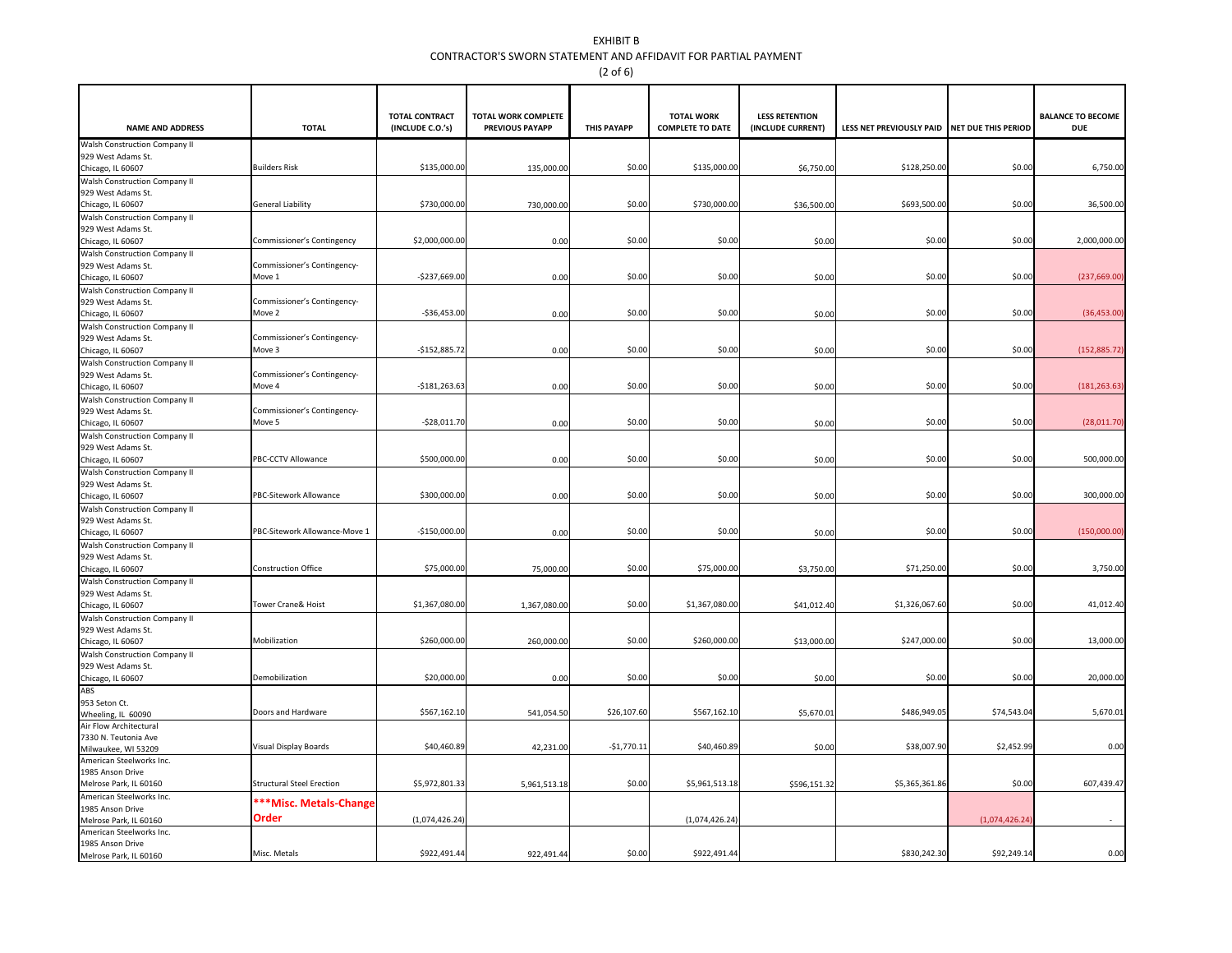## EXHIBIT B CONTRACTOR'S SWORN STATEMENT AND AFFIDAVIT FOR PARTIAL PAYMENT(3 of 6)

|                                                                |                                   | <b>TOTAL CONTRACT</b> | <b>TOTAL WORK COMPLETE</b> |                    | <b>TOTAL WORK</b>       | <b>LESS RETENTION</b> |                                              |              | <b>BALANCE TO BECOME</b> |
|----------------------------------------------------------------|-----------------------------------|-----------------------|----------------------------|--------------------|-------------------------|-----------------------|----------------------------------------------|--------------|--------------------------|
| <b>NAME AND ADDRESS</b>                                        | <b>TOTAL</b>                      | (INCLUDE C.O.'s)      | <b>PREVIOUS PAYAPP</b>     | <b>THIS PAYAPP</b> | <b>COMPLETE TO DATE</b> | (INCLUDE CURRENT)     | LESS NET PREVIOUSLY PAID NET DUE THIS PERIOD |              | <b>DUE</b>               |
| Amici Terrazzo LLC                                             |                                   |                       |                            |                    |                         |                       |                                              |              |                          |
| 1522 Jarvis Avenue                                             | <b>Epoxy Flooring</b>             | \$56,966.16           |                            | \$0.00             | \$51,300.00             | \$0.00                | \$49,761.00                                  | \$1,539.00   | 5,666.1                  |
| Elk Grove Village, IL 60007<br><b>Architectural Glassworks</b> |                                   |                       | 51,300.00                  |                    |                         |                       |                                              |              |                          |
| 8200 W. 185th St., Ste N                                       |                                   |                       |                            |                    |                         |                       |                                              |              |                          |
| Tinley Park, IL 60487                                          | <b>Interior Glazing</b>           | \$887,346.74          | 879,148.96                 | \$0.00             | \$879,148.96            | \$0.00                | \$813,333.63                                 | \$65,815.33  | 8,197.78                 |
| Atrium Inc.                                                    |                                   |                       |                            |                    |                         |                       |                                              |              |                          |
| 117113 Davey Road                                              |                                   |                       |                            |                    |                         |                       |                                              |              |                          |
| Lemont, IL 60439                                               | Landscaping                       | \$315,919.47          | 330,000.00                 | $-$14,080.53$      | \$315,919.47            | \$0.00                | \$313,500.00                                 | \$2,419.47   | 0.00                     |
| Automated Logic Chicago                                        |                                   |                       |                            |                    |                         |                       |                                              |              |                          |
| 2400 Ogden Avenue, Suite 100                                   |                                   |                       |                            |                    |                         |                       |                                              |              |                          |
| Lisle, IL 60532                                                | <b>Building Automation</b>        | \$1,279,064.19        | 1,086,827.00               | \$13,991.73        | \$1,100,818.73          | \$12,732.50           | \$1,032,485.65                               | \$55,600.58  | 190,977.9                |
| <b>Baring Industries</b>                                       |                                   |                       |                            |                    |                         |                       |                                              |              |                          |
| 3130 Finley Rd, Ste 510B                                       | Food Service Equipment            | \$428,788.00          | 424,845.00                 | \$3,943.00         | \$428,788.00            | \$0.00                | \$382,360.50                                 | \$46,427.50  | 0.00                     |
| Downers Grove, IL 60515<br>Bennett and Brosseau                |                                   |                       |                            |                    |                         |                       |                                              |              |                          |
| 535 Anderson Drive                                             |                                   |                       |                            |                    |                         |                       |                                              |              |                          |
| Romeoville, IL 60446                                           | Roofing                           | \$1,067,686.02        | 1,050,000.00               | \$0.00             | \$1,050,000.00          | \$31,500.00           | \$1,018,500.00                               | \$0.00       | 49,186.0                 |
| <b>Beverly Asphalt</b>                                         |                                   |                       |                            |                    |                         |                       |                                              |              |                          |
| 1514 W. Pershing Rd.                                           |                                   |                       |                            |                    |                         |                       |                                              |              |                          |
| Chicago, IL 60609                                              | <b>Asphalt Paving</b>             | \$89,262.00           | 89,262.00                  | \$0.00             | \$89,262.00             | \$0.00                | \$80,335.80                                  | \$8,926.20   | 0.00                     |
| <b>BSB Development Inc.</b>                                    |                                   |                       |                            |                    |                         |                       |                                              |              |                          |
| 7901 Industrial Ct.                                            |                                   |                       |                            |                    |                         |                       |                                              |              |                          |
| Spring Grove, IL 60081                                         | <b>Sitework Demolition</b>        | \$170,197.45          | 166,540.43                 | \$3,657.02         | \$170,197.45            | \$0.00                | \$161,544.22                                 | \$8,653.23   | 0.00                     |
| <b>Carroll Seating</b>                                         | Millwork, Lockers, Seating, Gym   |                       |                            |                    |                         |                       |                                              |              |                          |
| 2105 Lunt Ave<br>Elk Grove Village, IL 60007                   | Equipment                         | \$1,238,424.98        | 1,285,398.50               | $-$46,973.52$      | \$1,238,424.98          |                       | \$1,246,836.66                               | $-58,411.68$ | 0.00                     |
|                                                                |                                   |                       |                            |                    |                         |                       |                                              |              |                          |
| CE Shomo & Associates<br>8746 E. Prairie Rd                    |                                   |                       |                            |                    |                         |                       |                                              |              |                          |
| Skokie, IL 60076                                               | Lab Casework                      | 293,561.57            | 295,947.50                 | \$0.00             | \$295,947.50            | \$8,878.42            | \$287,069.08                                 | \$0.00       | 6,492.50                 |
| <b>Commercial Specialties</b>                                  |                                   |                       |                            |                    |                         |                       |                                              |              |                          |
| 2255 Lois Dr., Unit #9                                         |                                   |                       |                            |                    |                         |                       |                                              |              |                          |
| Rolling Meadows, IL 60008                                      | Toilet Comp & Accessories         | \$146,497.35          | 127,000.00                 |                    | \$127,000.00            | \$12,700.00           | \$114,300.00                                 | \$0.00       | 32,197.3                 |
| Coordinated Construction Project Control                       |                                   |                       |                            |                    |                         |                       |                                              |              |                          |
| Services                                                       |                                   |                       |                            |                    |                         |                       |                                              |              |                          |
| 1840W140 Butterfield Road Suite 1500                           | Scheduling                        | \$50,125.00           | 49,051.00                  | \$1,074.00         | \$50,125.00             | \$0.00                | \$44,145.90                                  | \$5,979.10   | 0.00                     |
| <b>Corporate Cleaning Services</b>                             |                                   |                       |                            |                    |                         |                       |                                              |              |                          |
| 21 W. Elm, Suite 9                                             |                                   |                       |                            |                    |                         |                       |                                              |              |                          |
| Chicago, IL 60610                                              | Final Cleaning - Windows          | \$30,525.00           | 25,500.00                  | \$3,052.50         | \$28,552.50             | \$3,052.50            | \$24,735.00                                  | \$765.00     | 5,025.00                 |
| Crown Corr Inc.                                                |                                   |                       |                            |                    |                         |                       |                                              |              |                          |
| 7100 W. 21st Avenue                                            | Metal Panels, Glazing, Curtainwal | \$11,823,502.21       | 12,019,854.76              | $-$196,352.55$     | \$11,823,502.21         | \$164,273.89          | \$11,659,228.32                              | \$0.00       | 164,273.8                |
| Gary, IN 46406                                                 |                                   |                       |                            |                    |                         |                       |                                              |              |                          |
| C-Tec Industries, Inc.<br>P.O. Box 1247                        |                                   |                       |                            |                    |                         |                       |                                              |              |                          |
| North Riverside, IL 60546                                      | <b>Waste Compactor</b>            | \$29,816.00           | 26,834.40                  | \$2,981.60         | \$29,816.00             | \$0.00                | \$25,939.92                                  | \$3,876.08   | 0.00                     |
| <b>DAM Plumbing</b>                                            |                                   |                       |                            |                    |                         |                       |                                              |              |                          |
| 1645 N. 25th Avenue                                            |                                   |                       |                            |                    |                         |                       |                                              |              |                          |
| Melrose Park, IL 60160                                         | Plumbing                          | \$2,804,405.08        | 2,839,010.34               | $-534,605.26$      | \$2,804,405.08          | \$0.00                | \$2,753,220.67                               | \$51,184.41  | 0.00                     |
| Door Systems                                                   |                                   |                       |                            |                    |                         |                       |                                              |              |                          |
| 750 Expressway Dr.                                             |                                   |                       |                            |                    |                         |                       |                                              |              |                          |
| Melrose Park. IL 60160                                         | OH Doors & Wire Mesh Partitions   | \$120,459.09          | 129,750.00                 | $-59,290.91$       | \$120,459.09            | \$0.00                | \$116,775.00                                 | \$3,684.09   | 0.00                     |
| Elite Electric Co, Inc.                                        |                                   |                       |                            |                    |                         |                       |                                              |              |                          |
| 1645 N. 25th Avenue                                            | <b>Electrical Work</b>            | \$7,515,388.25        | 7,102,260.88               | \$296,119.42       | \$7,398,380.30          | \$142,045.16          | \$6,853,681.58                               | \$402,653.56 | 259,053.1                |
| Melrose Park, IL 60160<br>FE Moran, Inc.                       |                                   |                       |                            |                    |                         |                       |                                              |              |                          |
| 2165 Shermer Rd. Suite D                                       |                                   |                       |                            |                    |                         |                       |                                              |              |                          |
| Northbrook, IL 60062                                           | Fire Protection                   | \$918,023.21          | 940,000.00                 | $-521,976.79$      | \$918,023.21            | \$0.00                | \$927,761.50                                 | $-59,738.29$ | 0.00                     |
| Floors Inc.                                                    |                                   |                       |                            |                    |                         |                       |                                              |              |                          |
| 1341 Cobblestone Way                                           |                                   |                       |                            |                    |                         |                       |                                              |              |                          |
| Woodstock, IL 60098                                            | Wood Flooring                     | \$210,890.92          | 199,500.00                 | \$0.00             | \$199,500.00            | \$0.00                | \$193,515.00                                 | \$5,985.00   | 11,390.92                |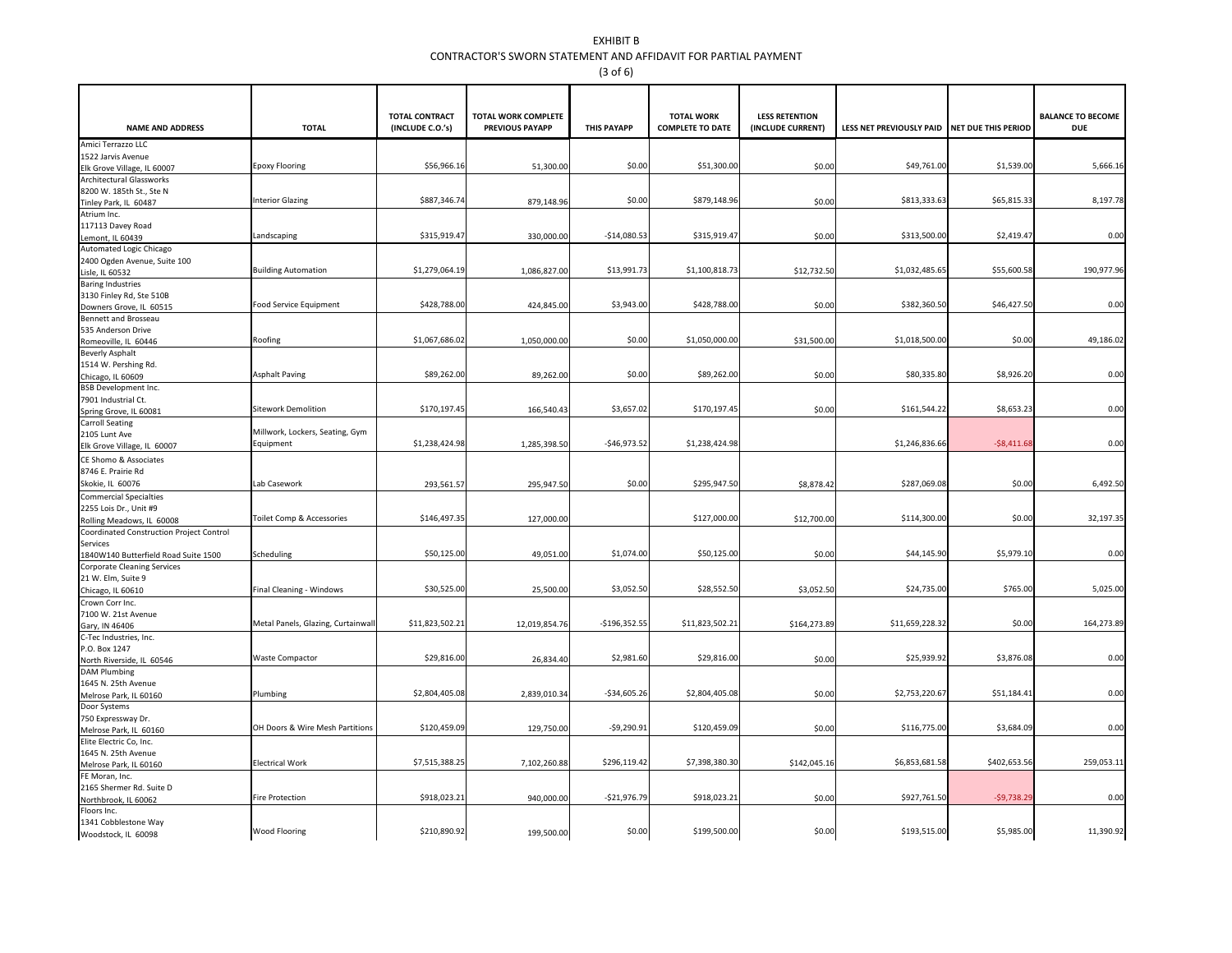## EXHIBIT B CONTRACTOR'S SWORN STATEMENT AND AFFIDAVIT FOR PARTIAL PAYMENT(4 of 6)

| <b>NAME AND ADDRESS</b>                                              | <b>TOTAL</b>                                        | <b>TOTAL CONTRACT</b><br>(INCLUDE C.O.'s) | <b>TOTAL WORK COMPLETE</b><br><b>PREVIOUS PAYAPP</b> | <b>THIS PAYAPP</b> | <b>TOTAL WORK</b><br><b>COMPLETE TO DATE</b> | <b>LESS RETENTION</b><br>(INCLUDE CURRENT) | LESS NET PREVIOUSLY PAID NET DUE THIS PERIOD |                  | <b>BALANCE TO BECOME</b><br><b>DUE</b> |
|----------------------------------------------------------------------|-----------------------------------------------------|-------------------------------------------|------------------------------------------------------|--------------------|----------------------------------------------|--------------------------------------------|----------------------------------------------|------------------|----------------------------------------|
| Flo-Tech Mechanical Systems                                          | **Mechanical-Change                                 |                                           |                                                      |                    |                                              |                                            |                                              |                  |                                        |
| 1304 National Avenue<br>Adison, IL 60101                             | Order                                               | \$2,819,043.90                            | 0.00                                                 | \$2,819,043.9      | \$2,819,043.90                               | \$0.00                                     | \$0.00                                       | \$2,819,043.90   | 0.00                                   |
| Flo-Tech Mechanical Systems                                          |                                                     |                                           |                                                      |                    |                                              |                                            |                                              |                  |                                        |
| 1304 National Avenue                                                 |                                                     |                                           |                                                      |                    |                                              |                                            |                                              |                  |                                        |
| Adison, IL 60101                                                     | Mechanical                                          | \$6,628,007.40                            | 9,604,776.00                                         | $-$157,724.70$     | \$6,628,007.40                               | \$672,334.32                               | \$8,932,441.68                               | $-52,976,768.60$ | 672,334.3                              |
| .E. Moran, Inc. HVAC                                                 |                                                     |                                           |                                                      |                    |                                              |                                            |                                              |                  |                                        |
| 2265 Carlson Drive<br>Northbrook, IL 60062                           | Mechanical                                          | \$1,525,018.00                            | 0.00                                                 | \$157,724.70       | \$157,724.70                                 | \$0.00                                     | \$0.00                                       | \$157,724.70     | 1,367,293.30                           |
| Big Ass Fan 2348 Innovation Drive. Lexington                         |                                                     |                                           |                                                      |                    |                                              |                                            |                                              |                  |                                        |
| KY 40511                                                             |                                                     |                                           |                                                      |                    |                                              |                                            |                                              |                  |                                        |
|                                                                      | Mechanical- Gymnasium Fan                           | \$7,160.00                                | 0.00                                                 | \$0.00             | \$0.00                                       | \$0.00                                     | \$0.00                                       | \$0.00           | 7,160.00                               |
| Bornquist, Inc 7050 N. Lehigh Ave Chicago IL<br>60646                | Mechanical- Install and Fabricate<br>obby Fin Tubes | \$40,550.00                               | 0.00                                                 | \$0.00             | \$0.00                                       | \$0.00                                     | \$0.00                                       | \$0.00           | 40,550.00                              |
| Thermo Mechanical Services<br>960 Industrial                         |                                                     |                                           |                                                      |                    |                                              |                                            |                                              |                  |                                        |
| Drive Elmhurst IL 60126                                              | Mechanical Warrenty Work                            | \$1,280.00                                | 0.00                                                 | \$0.00             | \$0.00                                       | \$0.00                                     | \$0.00                                       | \$0.00           | 1,280.00                               |
| <b>Garth Construction Services</b>                                   |                                                     |                                           |                                                      |                    |                                              |                                            |                                              |                  |                                        |
| 2741 East 223rd Street                                               |                                                     |                                           |                                                      |                    |                                              |                                            |                                              |                  |                                        |
| Chicago Heights, IL 60411                                            | Masonry                                             | \$6,008,007.17                            | 6,011,380.48                                         | $-53,373.3$        | \$6,008,007.17                               | \$101,825.85                               | \$5,906,181.32                               | \$0.00           | 101,825.8                              |
| Hammerts Ironworks<br>5319 Shreve Avenue                             |                                                     |                                           |                                                      |                    |                                              |                                            |                                              |                  |                                        |
| St. Louis, Missouri 63115                                            | <b>Structural Steel Fabrication</b>                 | \$5,859,900.99                            | 5,875,860.22                                         | \$0.00             | \$5,875,860.22                               | \$587,586.02                               | \$5,288,274.20                               | \$0.00           | 571,626.79                             |
| <b>Huff Company</b>                                                  |                                                     |                                           |                                                      |                    |                                              |                                            |                                              |                  |                                        |
| 28045 N. Ashley Circle #103                                          | Resiliently Supported Slab                          | \$157,626.51                              | 162,328.75                                           | $-54,702.24$       | \$157,626.51                                 | \$0.00                                     | \$154,212.31                                 | \$3,414.20       | 0.00                                   |
| Libertyville, IL 60048<br>Indecor, Inc                               |                                                     |                                           |                                                      |                    |                                              |                                            |                                              |                  |                                        |
| 5009 N. Winthrop Ave.                                                |                                                     |                                           |                                                      |                    |                                              |                                            |                                              |                  |                                        |
| Chicago, IL 60640                                                    | <b>Window Treatments</b>                            | \$136,249.10                              | 136,249.00                                           | \$0.10             | \$136,249.10                                 | \$0.00                                     | \$132,162.00                                 | \$4,087.10       | 0.00                                   |
| International Concrete Products, Inc.<br>N104 W13561 Donges Bay Road |                                                     |                                           |                                                      |                    |                                              |                                            |                                              |                  |                                        |
| Germantown, WI 53022                                                 | Precast Concrete                                    | \$1,951,520.8                             | 1,937,660.40                                         | \$0.00             | \$1,937,660.40                               | \$0.00                                     | \$1,918,283.80                               | \$19,376.60      | 13,860.40                              |
| J.P. Larsen                                                          |                                                     |                                           |                                                      |                    |                                              |                                            |                                              |                  |                                        |
| P.O. Box 2597                                                        |                                                     |                                           |                                                      |                    |                                              |                                            |                                              |                  |                                        |
| Oak Lawn, IL 60455                                                   | Joint Sealants                                      | \$227,187.20                              | 195,993.00                                           | \$31,194.26        | \$227,187.26                                 | \$0.00                                     | \$190,113.00                                 | \$37,074.26      | 0.00                                   |
| P Hopkins Sewer Contractors Inc.                                     |                                                     |                                           |                                                      |                    |                                              |                                            |                                              |                  |                                        |
| 4530 W. 137th Street                                                 | Utilities                                           | \$306,643.41                              | 335,833.98                                           | $-529,190.5$       | \$306,643.41                                 | \$0.00                                     | \$319,042.28                                 | $-512,398.87$    | 0.00                                   |
| Crestwood, IL 60455<br>K&K Iron Works                                |                                                     |                                           |                                                      |                    |                                              |                                            |                                              |                  |                                        |
| 5100 South Lawndale Avenue                                           |                                                     |                                           |                                                      |                    |                                              |                                            |                                              |                  |                                        |
| McCook, IL 60525                                                     | <b>Elevator Support Steel</b>                       | \$1,215,569.00                            | 1,215,569.00                                         | \$0.00             | \$1,215,569.00                               | \$0.00                                     | \$1,203,413.00                               | \$12,156.00      | 0.00                                   |
| Kedmont Waterproofing Co, Inc.                                       |                                                     |                                           |                                                      |                    |                                              |                                            |                                              |                  |                                        |
| 2741 East 223rd Street                                               | Waterproofing                                       | \$304,017.44                              | 293,209.76                                           | \$0.00             | \$293,209.76                                 | \$0.00                                     | \$284,413.47                                 | \$8,796.29       | 10,807.68                              |
| Chicago, IL 60625<br>Mechanical Inc.                                 |                                                     |                                           |                                                      |                    |                                              |                                            |                                              |                  |                                        |
| P.O. Box 690                                                         |                                                     |                                           |                                                      |                    |                                              |                                            |                                              |                  |                                        |
| Freeport, IL 61032                                                   | Swimming Pool                                       | \$534,886.66                              | 510,050.00                                           | \$24,836.6         | \$534,886.66                                 | \$0.00                                     | \$484,547.50                                 | \$50,339.16      | 0.00                                   |
| Midwest Dock<br>2828 E. Spruce Dr                                    |                                                     |                                           |                                                      |                    |                                              |                                            |                                              |                  |                                        |
| Crete, IL 60417                                                      | Dock Levelers                                       | \$5,740.00                                | 5,740.00                                             |                    | \$5,740.00                                   | \$0.00                                     | \$5,166.00                                   | \$574.00         | 0.00                                   |
| Nystrom                                                              |                                                     |                                           |                                                      |                    |                                              |                                            |                                              |                  |                                        |
| NW 7845 PO Box 1450                                                  | <b>Foot Grilles</b>                                 | \$56,549.67                               |                                                      | \$1,625.00         | \$53,573.00                                  |                                            | \$51,948.00                                  | \$1,625.00       | 2,976.67                               |
| Minneapolis, MN 55485<br><b>Office Environments</b>                  |                                                     |                                           | 51,948.00                                            |                    |                                              | \$0.00                                     |                                              |                  |                                        |
| 202 May St.                                                          |                                                     |                                           |                                                      |                    |                                              |                                            |                                              |                  |                                        |
| Elmhurst, IL 60126                                                   | Flooring                                            | \$2,126,537.4                             | 2,248,000.00                                         | $-$121,462.5$      | \$2,126,537.43                               |                                            | \$2,180,560.00                               | $-$54,022.5$     | 0.00                                   |
| Oosterbaan & Sons<br>2515 W. 147th St.                               |                                                     |                                           |                                                      |                    |                                              |                                            |                                              |                  |                                        |
| Posen, IL 60469                                                      | Painting                                            | \$485,096.68                              | 463,170.40                                           | \$465.29           | \$463,635.69                                 | \$0.00                                     | \$451,891.33                                 | \$11,744.36      | 21,460.99                              |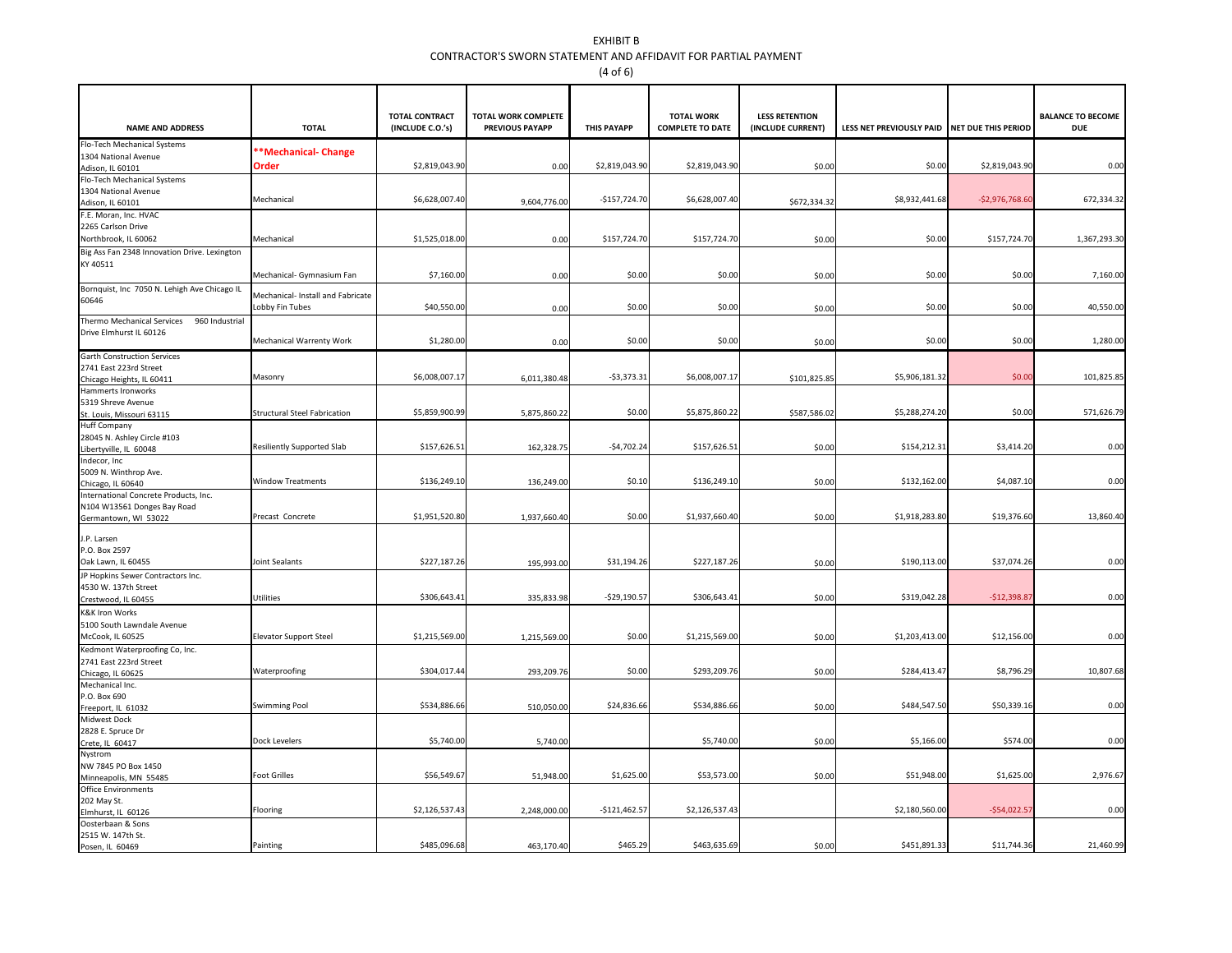## EXHIBIT B CONTRACTOR'S SWORN STATEMENT AND AFFIDAVIT FOR PARTIAL PAYMENT(5 of 6)

| <b>Phoenix Business Solutions</b><br>12543 S. Laramie Ave<br>\$1,476,702.55<br>\$115,458.00<br>\$1,459,457.00<br>\$1,323,839.02<br>Low Voltage & AV<br>\$5,000.05<br>1,343,999.00<br>Alsip, IL 60803<br>Poblocki Sign Company | \$130,617.93<br>22,245.6<br>39,584.00<br>\$2,880.00 |
|-------------------------------------------------------------------------------------------------------------------------------------------------------------------------------------------------------------------------------|-----------------------------------------------------|
|                                                                                                                                                                                                                               |                                                     |
|                                                                                                                                                                                                                               |                                                     |
|                                                                                                                                                                                                                               |                                                     |
|                                                                                                                                                                                                                               |                                                     |
| 922 S. 70th St.                                                                                                                                                                                                               |                                                     |
| \$135,584.00<br>\$0.00<br>\$96,000.00<br>\$93,120.00<br>Signage<br>96,000.00<br>\$0.00<br>West Allis, WI 53214                                                                                                                |                                                     |
| <b>Prime Scaffolding</b>                                                                                                                                                                                                      |                                                     |
| 1120 N. Ellis Street                                                                                                                                                                                                          |                                                     |
| \$5,680.00<br>\$222,277.33<br>Site Canopy and Safety Net<br>\$266,128.26<br>216,597.33<br>\$214,431.36<br>\$0.00<br>Bensenville, IL 60106                                                                                     | 43,850.93<br>\$7,845.97                             |
| The American Group of Constructors DBA SII                                                                                                                                                                                    |                                                     |
| 5020 Columbia Ave                                                                                                                                                                                                             |                                                     |
| Flagpole and Wire Mesh Part.-<br>Hammond, IN 46342<br>VOID<br>\$6,631.00<br>\$6,631.00<br>\$6,631.00<br>\$0.00<br>0.00<br>\$0.00                                                                                              | \$6,631.00<br>0.00                                  |
| Secoa                                                                                                                                                                                                                         |                                                     |
| 8650 109th Avenue North                                                                                                                                                                                                       |                                                     |
| \$3,825.60<br>\$619,825.60<br>616,000.00<br>\$619,825.60<br>\$597,520.00<br>Rigging, Curtains and Tracks<br>\$0.00<br>Champlin. MN 55316                                                                                      | \$22,305.60<br>0.00                                 |
| Sherry-K Corp                                                                                                                                                                                                                 |                                                     |
| 3125 S. 60th Court                                                                                                                                                                                                            |                                                     |
| \$0.00<br>\$4,537,020.93<br>\$4,468,171.06<br>\$4,244,762.50<br>4,468,171.06<br>\$223,408.56<br>Cast-In-Place Concrete<br>Cicero, IL 60804                                                                                    | \$0.00<br>292,258.43                                |
| <b>Sievert Electric</b>                                                                                                                                                                                                       |                                                     |
| 1230 S. Hannah St.                                                                                                                                                                                                            |                                                     |
| \$122,360.00<br>\$0.00<br>\$122,360.00<br>\$113,510.00<br><b>Aquatic Timing Systems</b><br>122,360.00<br>\$0.00<br>Forest Park, IL 60130                                                                                      | \$8,850.00<br>0.00                                  |
| Spray Insulation, Inc.                                                                                                                                                                                                        |                                                     |
| 7831 N. Nagle Ave.2                                                                                                                                                                                                           |                                                     |
| \$149,122.25<br>$-$1,781.20$<br>\$149,122.25<br>Sprayed Foam Insulation<br>\$146,431.90<br>150,903.45<br>\$0.00<br>Morton Grove, IL 60053                                                                                     | 0.00<br>\$2,690.35                                  |
| The Levy Company                                                                                                                                                                                                              |                                                     |
| 3925 Commercial Ave                                                                                                                                                                                                           |                                                     |
| Drywall, Acoustical Ceilings<br>\$4,947,531.94<br>\$0.00<br>\$4,916,066.22<br>\$4,768,584.22<br>4,916,066.22<br>\$49,160.58<br>Northbrook, IL 60062                                                                           | \$98,321.42<br>80,626.30                            |
| Thyssen Krupp                                                                                                                                                                                                                 |                                                     |
| 940 W. Adams<br>\$1,024,120.47<br>$-53,794.09$<br>\$1,024,120.47<br>\$47,601.64<br>\$976,518.83<br>Elevators<br>1,027,914.56                                                                                                  | \$0.00<br>47,601.64                                 |
| Chicago, IL 60607<br>Tractel                                                                                                                                                                                                  |                                                     |
| 1615 Warden Ave                                                                                                                                                                                                               |                                                     |
| \$123,506.00<br>Window Washing Equipment<br>$-52,734.00$<br>\$123,506.00<br>\$123,084.00<br>126,240.00<br>\$0.00<br>Toronto ON M1R 2T3, Canada                                                                                | \$422.00<br>0.00                                    |
| Uni-Max                                                                                                                                                                                                                       |                                                     |
| 5854 N. Nothwest Highway                                                                                                                                                                                                      |                                                     |
| \$110,080.00<br>\$0.00<br>\$108,880.00<br>\$106,639.00<br>Cleaning<br>108,880.00<br>\$0.00<br>Chicago, IL 60631                                                                                                               | 1,200.0<br>\$2,241.00                               |
| <b>USA Hoist</b>                                                                                                                                                                                                              |                                                     |
| 820 North Wolcott                                                                                                                                                                                                             |                                                     |
| \$146,991.00<br>\$0.00<br>\$146,991.00<br>\$144,366.00<br>Hoist-Rental<br>146,991.00<br>\$0.00<br>Chicago, IL 60622                                                                                                           | \$2,625.00<br>0.00                                  |
| W.R. Weis                                                                                                                                                                                                                     |                                                     |
| 2100 S. Wabash Ave                                                                                                                                                                                                            |                                                     |
| Chicago, IL 60616<br>Precast Terazzo<br>\$639,530.00<br>\$19,530.00<br>\$639,530.00<br>\$601,412.00<br>620,000.00<br>\$40.00                                                                                                  | \$38,078.00<br>40.00                                |
| Wilkin Insulation Company                                                                                                                                                                                                     |                                                     |
| 501 West Carboy Road                                                                                                                                                                                                          |                                                     |
| Mt. Prospect, IL 60056                                                                                                                                                                                                        |                                                     |
| Fireproofing<br>\$692,218.16<br>\$0.00<br>\$660,693.49<br>\$627,658.49<br>\$33,035.00<br>660,693.49                                                                                                                           | \$0.00<br>64,559.67                                 |
| Walsh Construction Company II                                                                                                                                                                                                 |                                                     |
| 929 West Adams St.<br>***Contingency-Owner<br>(2,819,043.90)                                                                                                                                                                  | (2,819,043.90)                                      |
| Chicago, IL 60607                                                                                                                                                                                                             |                                                     |
| <b>TOTALS:</b><br>\$91,512,583.00<br>\$88,771,491.57<br>\$4,158,780.95<br>\$89,036,802.38<br>\$3,208,770.24<br>\$84,409,928.91<br>\$1,418,103.23                                                                              | 5,684,550.85                                        |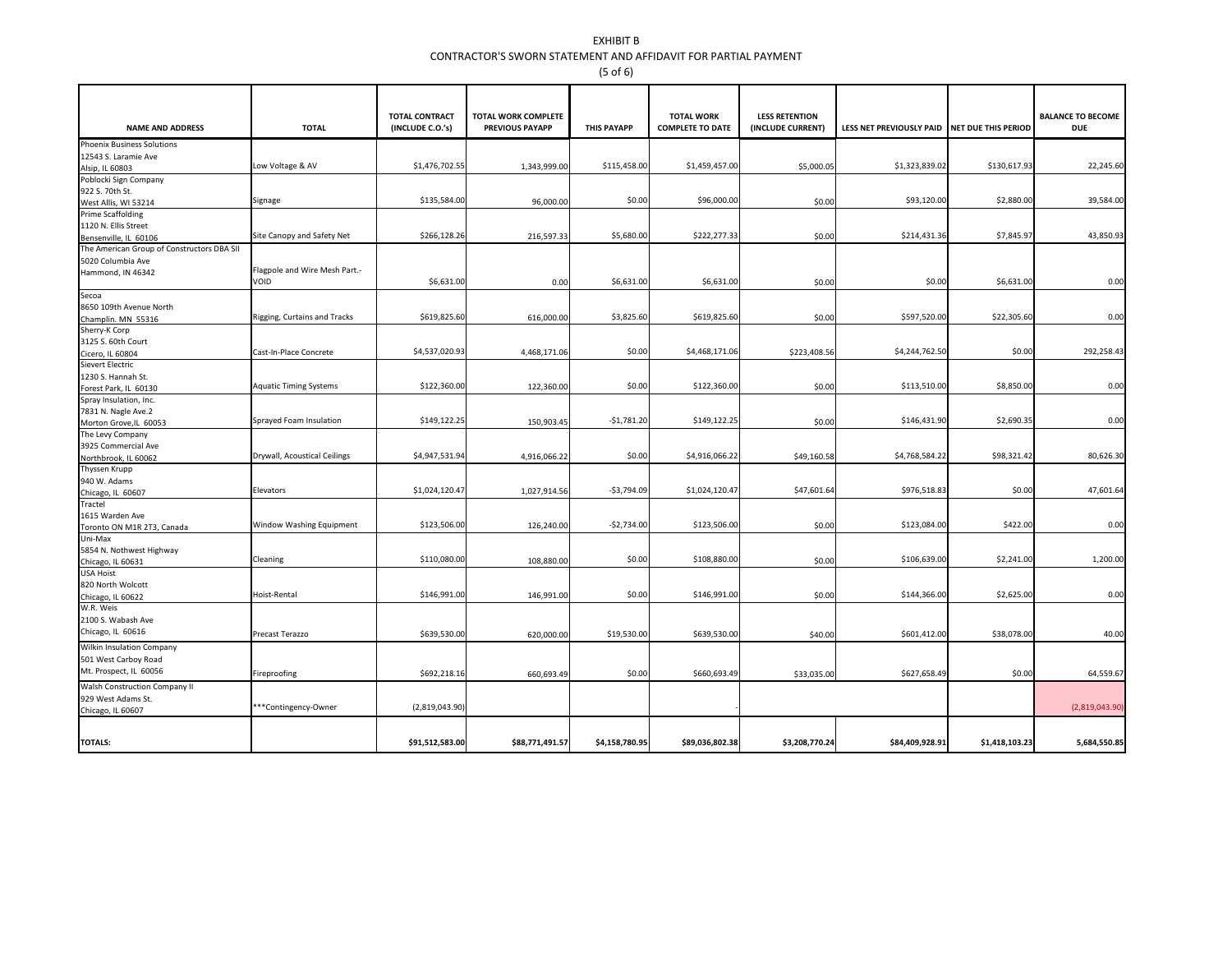#### EXHIBIT B CONTRACTOR'S SWORN STATEMENT AND AFFIDAVIT FOR PARTIAL PAYMENT(6 of 6)

**EXHIBIT BCONTRACTOR'S SWORN STATEMENT AND AFFIDAVIT FOR PARTIAL PAYMENT (3 of 3)**

| AMOUNT OF ORIGINAL CONTRACT    | \$90,980,000.00 |  |  | <b>TOTAL AMOUNT REQUESTED</b>  | \$89,036,802.38 |
|--------------------------------|-----------------|--|--|--------------------------------|-----------------|
| <b>EXTRAS TO CONTRACT</b>      | \$532,583.63    |  |  | % RETAINED<br><b>LESS</b>      | \$3,208,770.24  |
| TOTAL CONTRACT AND EXTRAS      | \$91,512,583.63 |  |  | <b>NET AMOUNT EARNED</b>       | \$85,828,032.15 |
| <b>CREDITS TO CONTRACT</b>     | \$0.00          |  |  | AMOUNT OF PREVIOUS PAYMENTS    | \$84,409,928.91 |
| <b>ADJUSTED CONTRACT PRICE</b> | \$91,512,583.63 |  |  | <b>AMOUNT DUE THIS PAYMENT</b> | \$1,418,103.24  |
|                                |                 |  |  | <b>BALANCE TO COMPLETE</b>     | \$5,684,551.48  |

These provisions should not be construed as conferring any rights hereunder for the benefit of Subcontractors, suppliers, workers or employees, nor as enlarging or altering the application or effect of existing lien laws.

#### Contractor certifies

- that to the best of its knowledge, information and belief, the work is in accordance with the Contract Documents;
- that suppliers of materials, services, labor and all Subcontractors (including all significant sublevels thereof) are being currently paid,
- that the amount of the payments applied for are justified.
- That the Waivers of Lien are submitted herewith by affiant for affiant and each of the aforesaid persons, are true, correct, and genuine;
- that each and every Waiver of Lien was delivered unconditionally;
- that there is no claim either legal or equitable to defeat the validity of any of said Waivers of Lien;
- that said Waivers of Lien include such Waivers of Lien from all Subcontractors, suppliers of material or other agents acting on behalf of affiant in connection with the Work or arising out of the Work; and
- that so far as affiant has knowledge or information, the said Waivers of Lien include all the labor and material for which a claim could be made and for which a lien could be filed;
- that neither the partial payment nor any part thereof has been assigned;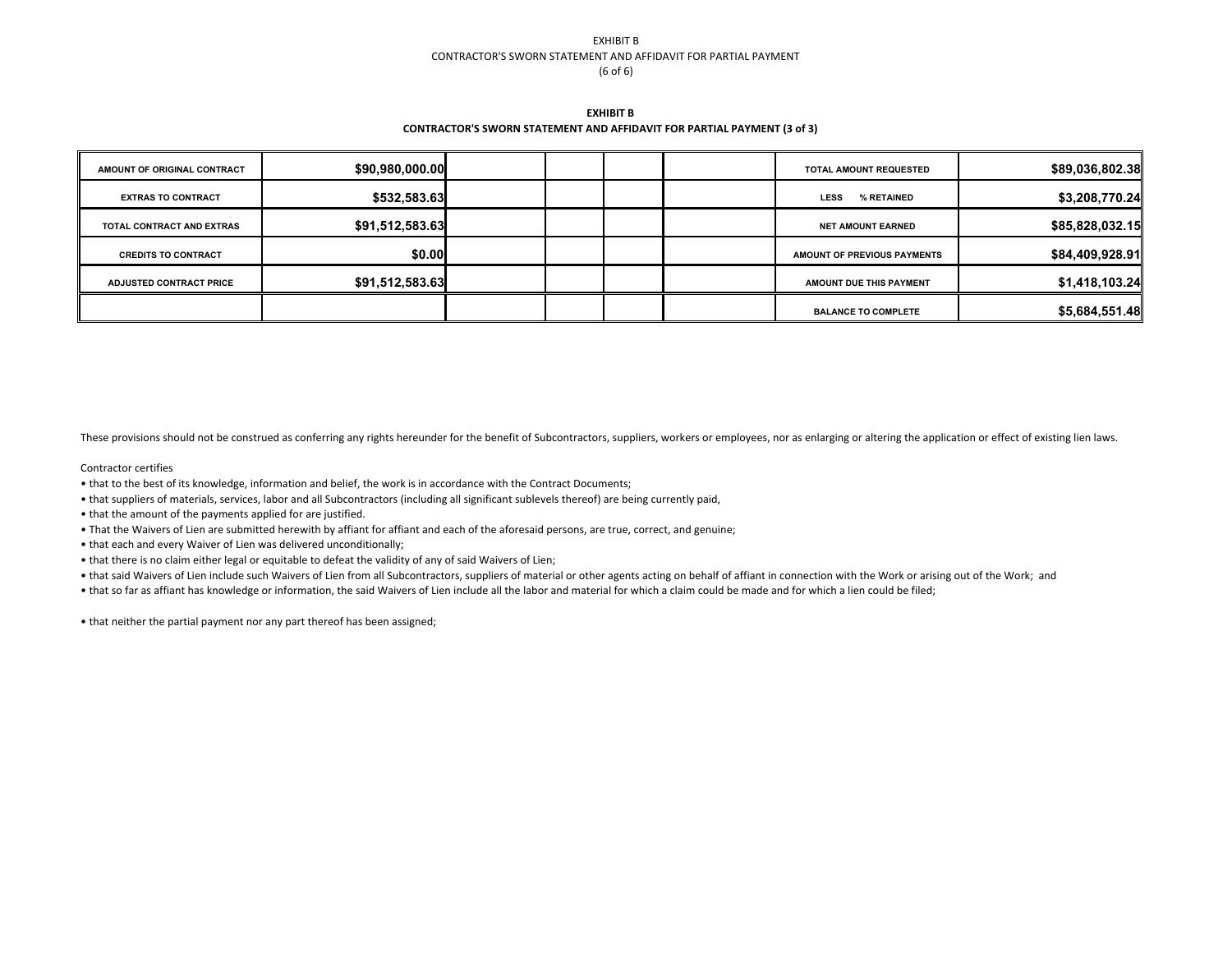#### EXHIBIT B

#### CONTRACTOR'S SWORN STATEMENT AND AFFIDAVIT FOR PARTIAL PAYMENT

(7 of 6)

• that said Contractor herein expressly affirms that should it at any time appear that any illegal or excess payments have been made to said Contractor by or on behalf of the PUBLIC BUILDING COMMISSION OF CHICAGO, the said Contractor will repay on demand to the PUBLIC BUILDING COMMISSION OF CHICAGO the amount or amounts so paid; and

 • that if any lien remains unsatisfied after all payments are made, the Contractor will refund to the PUBLIC BUILDING COMMISSION OF CHICAGO all moneys that the latter may be compelled to pay in discharging such a lien including all costs and a reasonable attorney's fee.

| (To be signed by the President or a Vice President) |  |
|-----------------------------------------------------|--|
| Jeff Pezza                                          |  |
| (Typed name of above signature)                     |  |

Subscribed and sworn to before me this \_\_\_\_\_\_\_\_\_\_\_\_\_\_\_\_\_\_\_\_\_\_\_\_\_\_\_\_\_\_ day of \_\_\_\_\_\_\_\_\_\_\_\_\_\_\_\_\_\_\_\_\_\_\_\_, 20\_\_\_\_\_\_\_

Notary PublicMy Commission expires: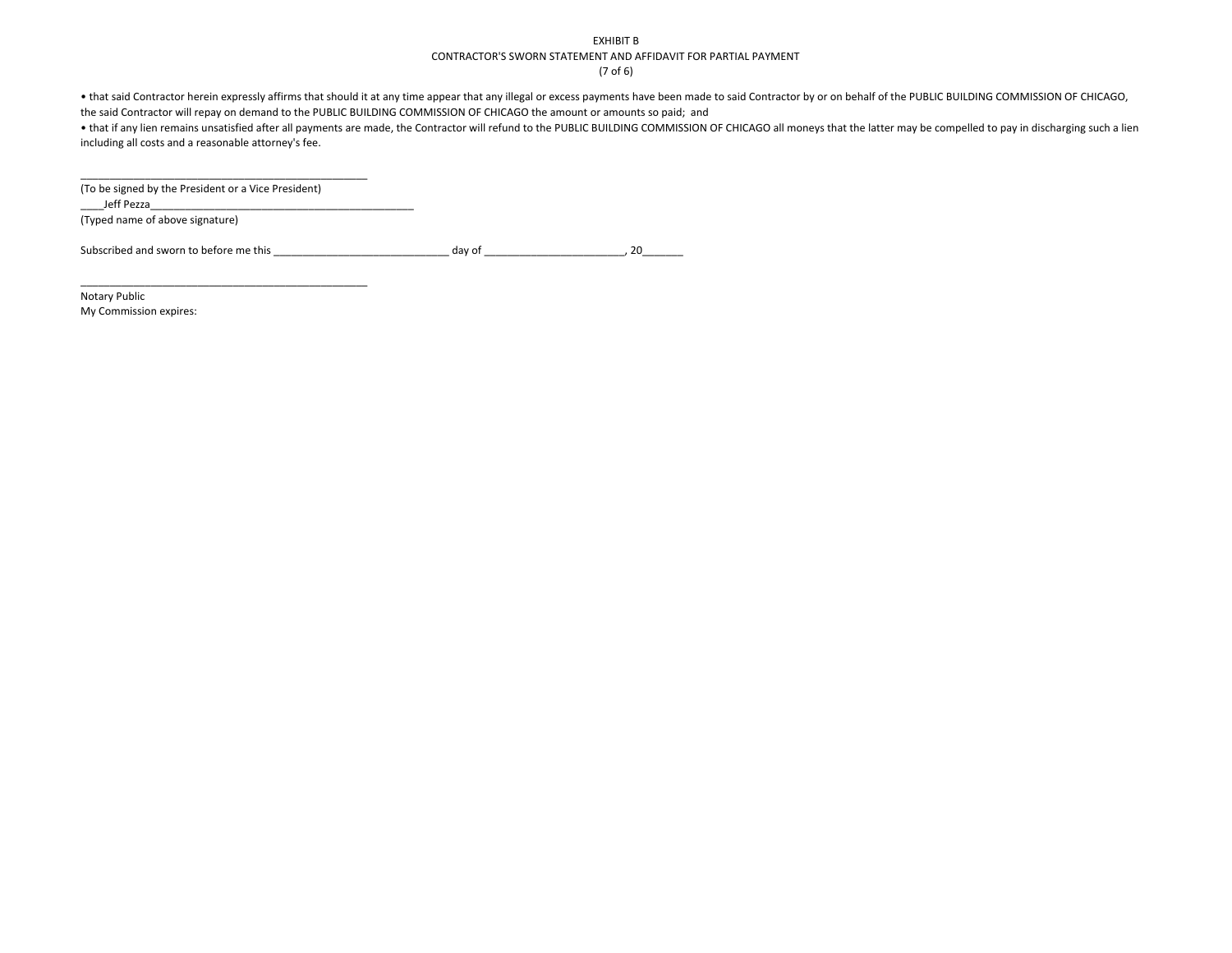EXHIBIT B<br>CONTRACTOR'S SWORN STATEMENT AND AFFIDAVIT FOR PARTIAL PAYMENT  $(5 \text{ of } 5)$ 

• that said Contractor herein expressly affirms that should it at any time appear that any illegal or excess payments have been made to said Contractor by or on behalf of the PUBLIC BULDING COMMISSION OF CHICAGO,<br>the said s a Vice President) ľo l of above signature) 20 JU  $\overline{\mathbf{N}}$ My Commission expires: 161  $|3014|$ nnnnn OFFICIAL SEAL CAROL E STANTON NOTARY PUBLIC-STATE OF ILLINOIS  $\hat{\mathbf{z}}$ MY COMMISSION EXPIRES 07/21/2014